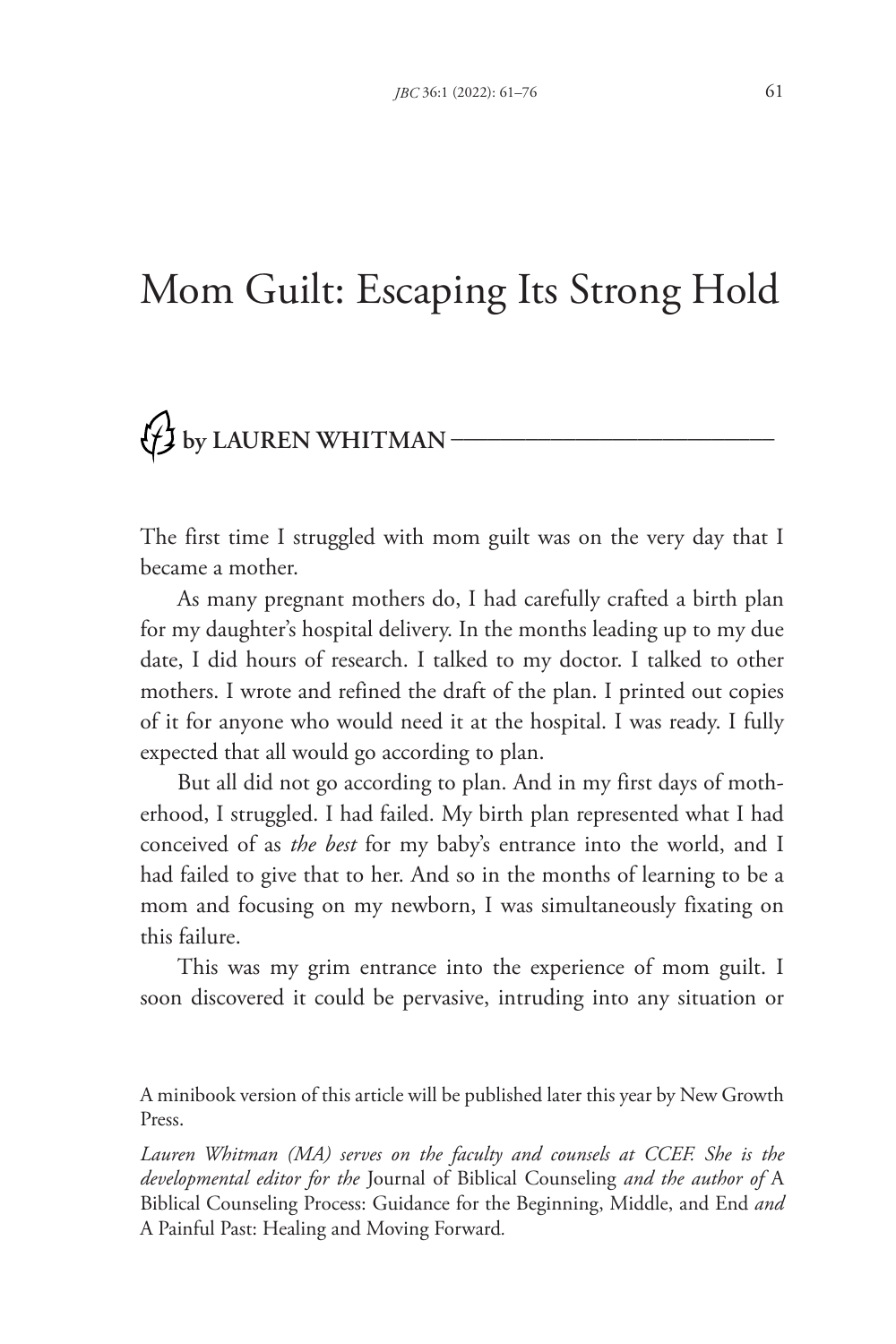decision regarding my child. Mom guilt has many faces, and the burden can be heavy. Here are a few ways we can experience the weight of its condemnation:

- From our own self-evaluations: *I'm failing as a mom. I am not good enough*. It can sound like this: "I wasn't able to produce enough milk to breastfeed. My baby isn't getting what is best for him and it's my fault."
- From our struggles with motherhood: *I didn't know being a mom would feel so hard all the time. Why do I find my kids so difficult?*
- From our sense of responsibility for everything that goes wrong. This starts when our kids are young but grows along with them. We often feel responsible for our children's poor choices. This is especially true when they are young adults and their choices have bigger, more public consequences. It's easy to have a growing list of "if only I had done this...or that..."

From these examples, we see that *mom guilt* can be used to describe diverse situations and internal struggles. Here, then, is a definition for this experience:

> Mom guilt is a hyper-awareness of the "shoulds" of parenting and fixates on ways you see yourself failing. This everyday experience is persistent, and even faith in Jesus doesn't seem to quiet these feelings of inadequacy.

In this definition, notice that mom guilt is different from true, biblical guilt. True guilt comes after we have sinned. Of course, there are daily instances when moms sin against their kids. For example, if I'm angry at my child's behavior, shame her, and feel guilty after I do, then my guilt is actually helpful, as it can lead me to repent before the Lord and seek my child's forgiveness for my harshness. God allows us to feel guilt so that we do something important and necessary: confess and repent to him and to those we have hurt. But the mom guilt I'm talking about is different. It is false and deceptive guilt that fills our thoughts and impacts how we feel about ourselves and our mothering. It is a form of suffering, and my goal is to locate how God helps moms escape from the strong hold of mom guilt.

Because mom guilt covers a wide range of experiences, it can be confusing to discern what gives rise to it. So first we will identify common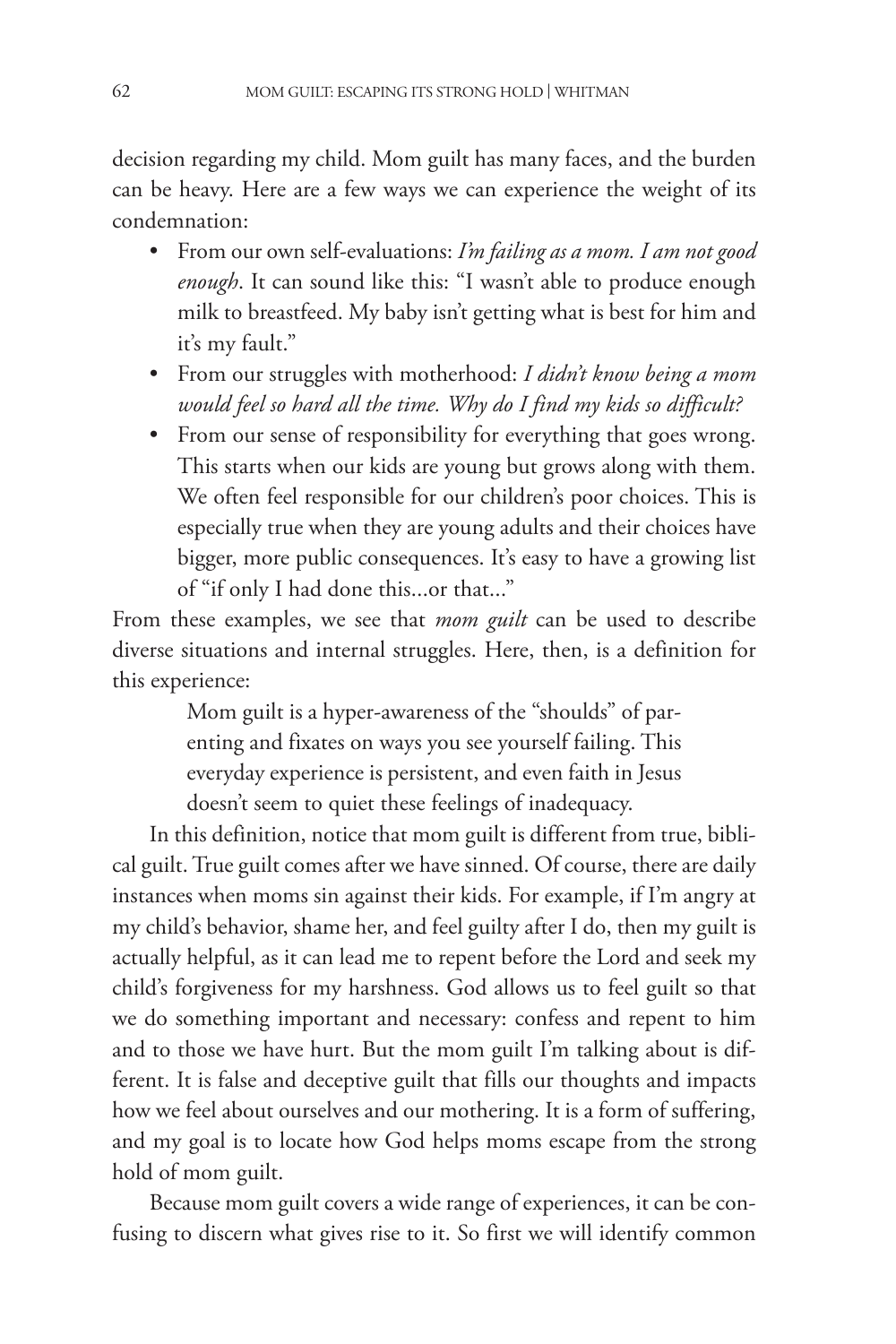roots of mom guilt. Doing so will help us understand what is happening when we feel it. Second, we will uncover a biblical perspective on those roots, which then helps guide our responses. Finally, I'd like for you to ask someone close to you—your husband, a close friend, or a relative to read this article. I have included a note to that person on the last page so that you can have their help.

## **Common Roots of Mom Guilt**

Just as tree roots provide a base of support to a tree's trunk and branches, the roots of mom guilt support its growth in our hearts. Here are four common roots of mom guilt.

*Root #1: Our flawed view of our limitations.* Every person is limited in what they are able to do. We are creatures and not the Creator,

and therefore we cannot do all things. Furthermore, we are creatures who differ in ability from each other. An ability that comes easily to one mom might not come easily to another mom, and all of this is out of our control. We don't always interpret our own set of limitations this way, however. Sometimes moms are tempted to interpret limitations as personal failures—as if we should be capable in every

Mom guilt is false and deceptive guilt that fills our thoughts and impacts how we feel about ourselves and our mothering.

way. This is an unattainable expectation! This keeps the mom who did not produce enough breast milk stuck in mom guilt. She interprets this as a personal failure of hers and berates herself about it.

Similarly, a flawed view of limitations keeps a working mom in mom guilt. When she can't make it to her teenager's soccer game because of work obligations, she feels guilty even though her job is part of what provides for the family's needs. As much as moms would love to be in two places at once, we can't be.

*Root #2: False standards.* There are two categories of standards when it comes to measuring our "success" as moms—those we create ourselves and those imposed upon us. Let's look at both.

First, we generate our own standards. We create an image of an ideal mom based on who we want or wish to be as a mother. Maybe your